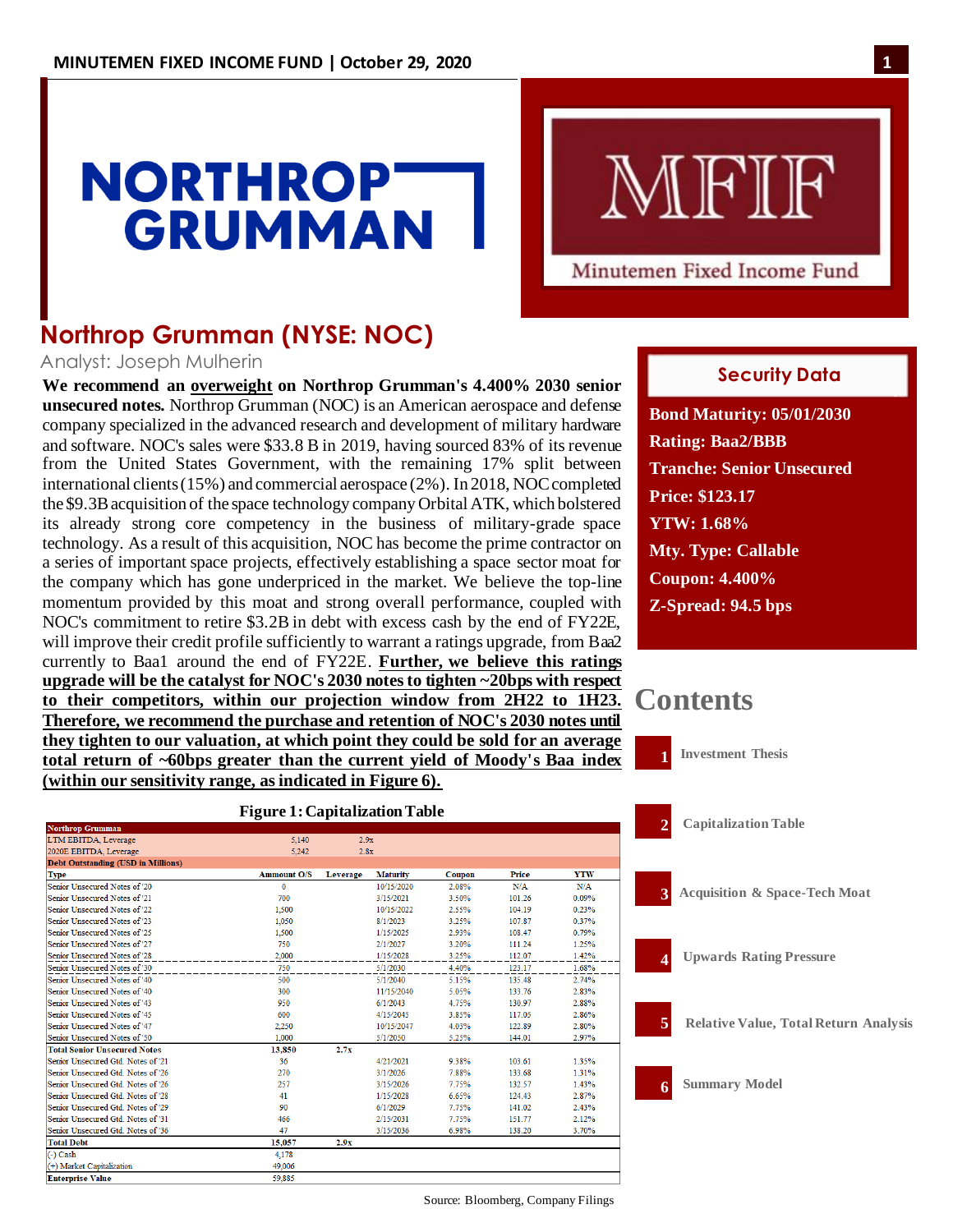**Figure 2:Comparable Option-Adjusted Spreads**

#### **FY20E Outlook, Minimal Covid Headwinds**

All of NOC's segments are performing well. The aeronautics segment, which produces manned and unmanned aircraft, is suffering from COVID-19 headwinds. Given NOC's (somewhat small) exposure to commercial aerospace, sales are expected to remain stagnant this year and pick up again next year. Otherwise, their three other segments – Defense, Mission, and Space Systems – are expected to perform well and contribute to overall sales growth of ~5.4% for 2020, based on guidance and outstanding backlog.

#### **Orbital ATK Acquisition**

In 2Q18A, NOC finalized the acquisition of Orbital ATK for \$9.2B at a ~12x EV/EBITDA multiple, using \$7.8B in excess cash and \$1.4B in debt. Importantly, this transaction has given NOC access to Orbital's portfolio of rockets, engines, and spacecraft. Initially, Orbital was organized as the new business segment "Innovation Systems" but has since been reorganized into "Space Systems" with NOC's existing space-technology business. Run-rate cost synergies from the merger were expected to be ~\$150M, which have since been actualized.

#### **Figure 3: Comparable Company Metrics**

| <b>Comps (USD in Millions)</b>   | <b>NOC</b> | <b>GD</b>  | <b>LMT</b> | <b>RTX</b> |  |
|----------------------------------|------------|------------|------------|------------|--|
| <b>Market Cap</b>                | 49,006     | 40,013     | 108,580    | 91,339     |  |
| <b>Debt</b>                      | 16,057     | 15,970     | 12,674     | 34,473     |  |
| Cash                             | 4,178      | 2,300      | 2,855      | 6,975      |  |
| <b>Net Debt</b>                  | 11,879     | 13,670     | 9,819      | 27,498     |  |
| <b>Enterprise Value</b>          | 60,885     | 53,683     | 118,399    | 118,837    |  |
| <b>Revenue (LTM)</b>             | 35,308     | 39,350     | 59,812     | 77,046     |  |
| <b>EBITDA (LTM)</b>              | 5,140      | 5,245      | 9,813      | 5,299      |  |
| Debt/EBITDA (LTM)                | 2.93x      | 3.05x      | 1.29x      | 6.51x      |  |
| <b>Net Debt/EBITDA (LTM)</b>     | 2.31x      | 2.61x      | 1.00x      | 5.19x      |  |
| <b>EBITDA Margin (LTM)</b>       | 16.3%      | 14.7%      | 20.0%      | 19.2%      |  |
| <b>EBITDA/Interest (LTM)</b>     | 9.2x       | 12.2x      | 18.3x      |            |  |
| FCF (LTM)                        | 3,896      | 2,313      | 6,220      | 3,305      |  |
| <b>Individual Security Comps</b> |            |            |            |            |  |
| <b>Rating</b>                    | Baa2/BBB   | A2/A       | $A3/A-$    | Baa1/BBB+  |  |
| Coupon                           | 4.40%      | 3.63%      | 1.85%      | 2.25%      |  |
| <b>Maturity</b>                  | 5/1/2030   | 4/1/2030   | 6/15/2030  | 7/1/2030   |  |
| <b>Price</b>                     | 123.2      | 119.0      | 104.4      | 104.5      |  |
| <b>YTW</b>                       | 1.68%      | 1.41%      | 1.35%      | 1.72%      |  |
| <b>Z-Spread</b>                  | 94.5 bps   | 64.6 bps   | 55.3 bps   | 92.9 bps   |  |
| <b>OAS</b>                       | 96.1 bps   | $66.0$ bps | 55.5 bps   | 93.1 bps   |  |
| <b>Next Call Date</b>            | 2/1/2030   | 1/1/2030   | 3/15/2030  | 4/1/2030   |  |
| <b>OAS/Turn of Leverage</b>      | $32.8$ bps | 21.7 bps   | $43.0$ bps | 14.3 bps   |  |

#### **Management**

Source: Bloomberg, Company Filings

Kathy Warden is NOC's chairman and CEO. Prior to her election in August of 2019, she served as NOC's president and COO for 2 years. She has spent her entire career in A&D, including former executive positions at GD and GE.

David Keffer is NOC's CFO and corporate VP. Prior to joining NOC as CFO in February of 2018, Keffer served as CFO of SRA International, a national security IT company now owned by GD.



Source: Bloomberg BVAL

#### **Market Underpricing NOC's Space-Tech Moat**

Since the Orbital acquisition, their space sector revenues have grown from \$4.7 B in FY17A to \$7.4 B in FY19A at a 25.5% CAGR, all of which is organic growth (given that the \$4.7B figure is a pro-forma estimate of what the combined businesses' space revenue would have been for 2017). This indicated an accelerated capture of the U.S. Government's \$47.5B space budget

An example of the value Orbital has added: Boeing, who had developed the Minuteman 3, America's last flagship ICBM, was forced out of a bidding war with NOC for the contract to produce the next generation of American ICBM's, the GBSD project, owing to the fact that Boeing had sourced its rocket engines from Orbital ATK. As a result, NOC was awarded the \$13.2 B contract for the 3 year R&D phase for the rockets and will likely gain further lucrative contracts for their production, due to the nature of their primary contractor status as discussed further below.

Additionally, in 1H20 NOC has been awarded a  $\sim$ \$5.6B contract for a restricted space-related project. For restricted projects, NOC can expect to be the prime and often sole contractor, making them much harder to replace and much more likely to receive follow-up contracts. Fully 43% of NOC's \$7.4 B space sector revenue was sourced from restricted contracts in 2019, and restricted projects are the fastest growing source of revenue for the segment. We believe this will propel space sector revenue from \$8.4B in FY20E to \$10.3B in FY23E, at a ~7% CAGR.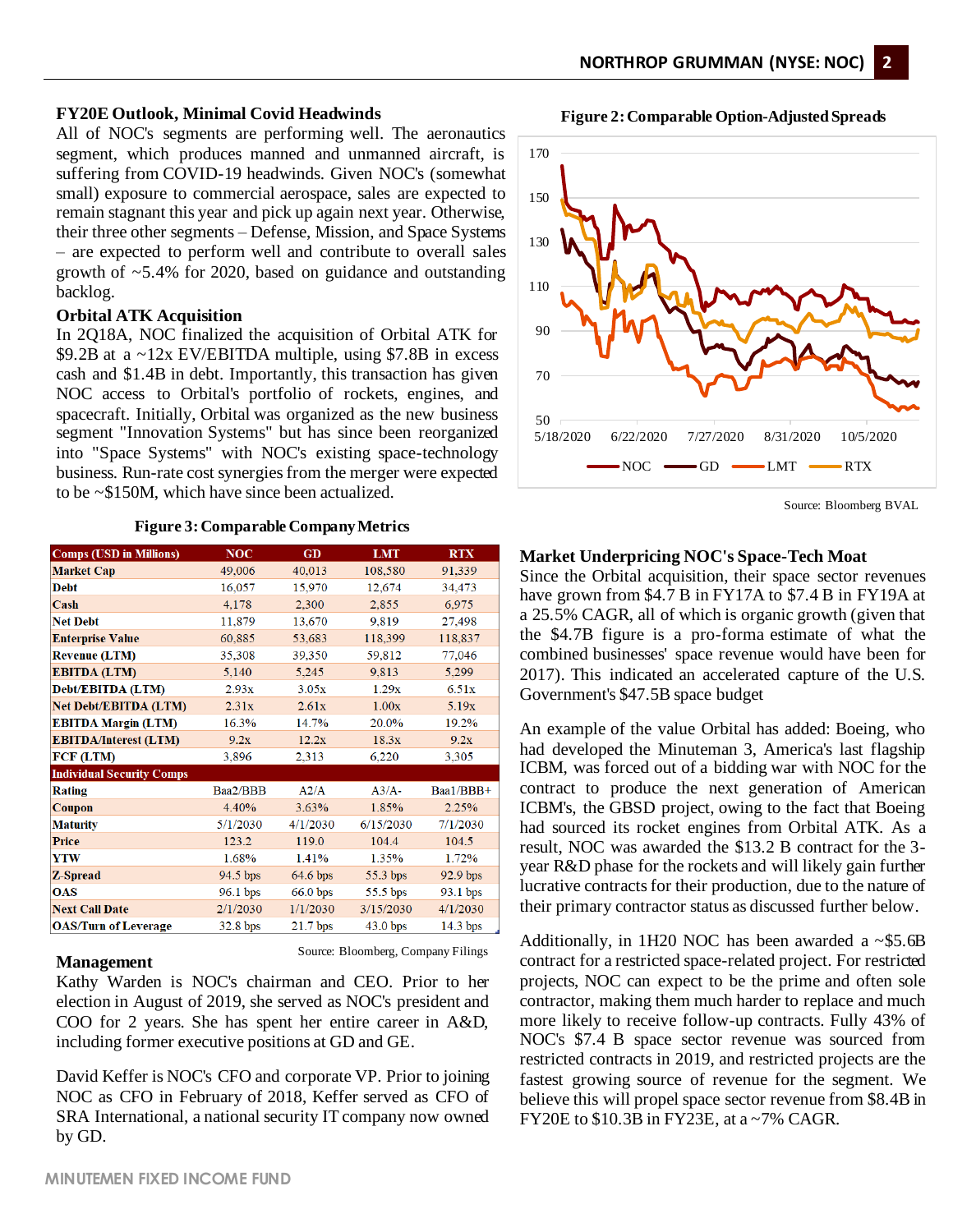### **Improved Credit from Growth and Deleveraging**

NOC will retire \$1B in 4Q20E, \$700M in 1Q21E, and \$1.5B in 4Q22E. This will decrease their long-term debt by \$3.2B in total and reduce their annual interest expense by  $\sim 10\%$ . We also expect  $\sim$  5.4% y/y top-line growth, driven by the space sector, and accompanying operating margin expansion of  $\sim 60$  bps y/y due to the high-fixed cost nature of their business, along with further segment and merger consolidation.

As a result, we expect NOC's credit profile to improve sufficiently to warrant a ratings upgrade around the end of FY22E, to Baa1 from its current rating of Baa2. Individual metric improvements can be seen enumerated in Figure 5.





Source: Company Filings

### **Trade Timeline and Catalysts**

Given NOC's commitment to retire the debt maturing in the next 3 fiscal years (and \$1B maturing 10/15/2020), paired with strong  $\sim 8\%$  y/y projected EBITDA growth, we expect NOC's "Leverage and Coverage" ratings scores to improve substantially by FY22E. Moody's has given commentary indicating that sustained improvements in this category will drive upwards rating pressure, and given our projections, ~year end FY22E is the most likely timeframe for ratings action.

We have given the range indicated in Figure 6 for our expected range of spread tightening, and the implied total return if the position, entered now, were to be exited on the given dates.

**Figure 6: Total Return by Change in Spread and Trade Exit Date**

|           | 6/31/2021 | 12/31/2021 | 6/31/2022 | 12/31/2022 | 6/31/2023 | 12/31/2023 |
|-----------|-----------|------------|-----------|------------|-----------|------------|
| $-50$ bps | 8.82%     | 6.46%      | 5.53%     | 5.00%      | 4.67%     | 4.43%      |
| $-40$ bps | 7.57%     | 5.77%      | 5.05%     | 4.65%      | 4.39%     | 4.20%      |
| $-30$ bps | $6.32\%$  | 5.08%      | 4.58%     | 4.29%      | 4.10%     | 3.96%      |
| $-20$ bps | 5.11%     | 4.41%      | 4.11%     | 3.94%      | 3.82%     | 3.73%      |
| $-10$ bps | 3.90%     | 3.73%      | 3.65%     | 3.58%      | $3.54\%$  | 3.50%      |
| 0 bps     | 2.71%     | 3.06%      | 3.19%     | 3.24%      | 3.26%     | 3.27%      |
| $+10$ bps | 1.53%     | 2.39%      | 2.72%     | 2.89%      | 2.98%     | 3.03%      |
| $+20$ bps | 0.38%     | 1.74%      | 2.27%     | 2.54%      | 2.71%     | 2.81%      |
| $+30$ bps | $-0.76%$  | 1.08%      | 1.82%     | 2.20%      | 2.43%     | 2.58%      |
| $+40$ bps | $-1.90\%$ | 0.43%      | $1.37\%$  | 1.86%      | 2.15%     | 2.35%      |
| $+50$ bps | $-3.01\%$ | $-0.21%$   | 0.92%     | 1.52%      | 1.88%     | 2.12%      |

# **Risks**

- Ratings agencies may not elect to take ratings action within our timeline
- Space segment revenue growth may plateau if DoD reduces space priority
- NOC sources 83% of their revenue from US government contracts, which are subject to potential delay and cancellation

# **Mitigants**

- NOC's credit profile is quite likely to improve regardless given cash reserves and upcoming debt maturities
- This is offset by the fact that Space Systems backlog increased by  $48\%$  to  $\sim$  \$23.8B in 1H20
- Since NOC is the prime contractor on the majority of its projects, government switching costs are much greater

| Weight                               | <b>FY19A</b> | <b>FY20E</b> | <b>FY21E</b> | <b>FY22E</b> |  |  |  |
|--------------------------------------|--------------|--------------|--------------|--------------|--|--|--|
|                                      |              |              |              |              |  |  |  |
|                                      | 33,841       | 35,682       | 37,245       | 38,799       |  |  |  |
| 10%                                  | 5.2          | 5.1          | 4.9          | 4.7          |  |  |  |
|                                      | 3,969        | 4,128        | 4.564        | 4,897        |  |  |  |
| 10%                                  | 5.5          | 5.5          | 5.0          | 4.7          |  |  |  |
|                                      |              |              |              |              |  |  |  |
|                                      | 11.7%        | 11.6%        | 12.3%        | 12.6%        |  |  |  |
| 5%                                   | 9.6          | 9.8          | 9.4          | 9.2          |  |  |  |
|                                      |              |              |              |              |  |  |  |
|                                      | 3.1x         | 2.9x         | 2.5x         | 2.1x         |  |  |  |
| 15%                                  | 10.5         | 10.7         | 8.1          | 7.4          |  |  |  |
|                                      | 6%           | 14%          | 14%          | 21%          |  |  |  |
| 10%                                  | 15.6         | 12.9         | 12.3         | 9.9          |  |  |  |
|                                      | 7.5x         | 7.9x         | 9.3x         | 10.4x        |  |  |  |
| 10%                                  | 7.2          | 7.2          | 6.1          | 5.4          |  |  |  |
| Weight                               | <b>FY19A</b> | <b>FY20E</b> | <b>FY21E</b> | <b>FY22E</b> |  |  |  |
|                                      |              |              |              |              |  |  |  |
|                                      |              |              |              |              |  |  |  |
| 10%                                  | 6            | 6            | 6            | 6            |  |  |  |
|                                      |              |              |              |              |  |  |  |
| 10%                                  | 8            | 8            | 8            | 8            |  |  |  |
|                                      |              |              |              |              |  |  |  |
| 20%                                  | 9            | 9            | 9            | 9            |  |  |  |
|                                      | 8.4          | 8.2          | 7.7          | 7.2          |  |  |  |
| <b>Implied Credit Rating</b><br>Baa2 |              |              |              |              |  |  |  |
|                                      |              |              | Baa2         | Baa1         |  |  |  |

#### **Figure 5: Moody's Rating Buildup**

Source: Moody's, Company Filings

#### **Relative Value**

Relative to the Moody's Seasoned Baa Corporate Bond Yield index, which is currently yielding 3.36%, our expected total return range – as indicated in the dashed box  $-$  is expected to return  $\sim$ 3.96% on average. We believe the upside potential on NOC's notes, paired with their relative safety compared to companies with substantial commercial aerospace exposure (e.g. RTX), makes them the best largecap A&D company to have credit exposure to at this time.